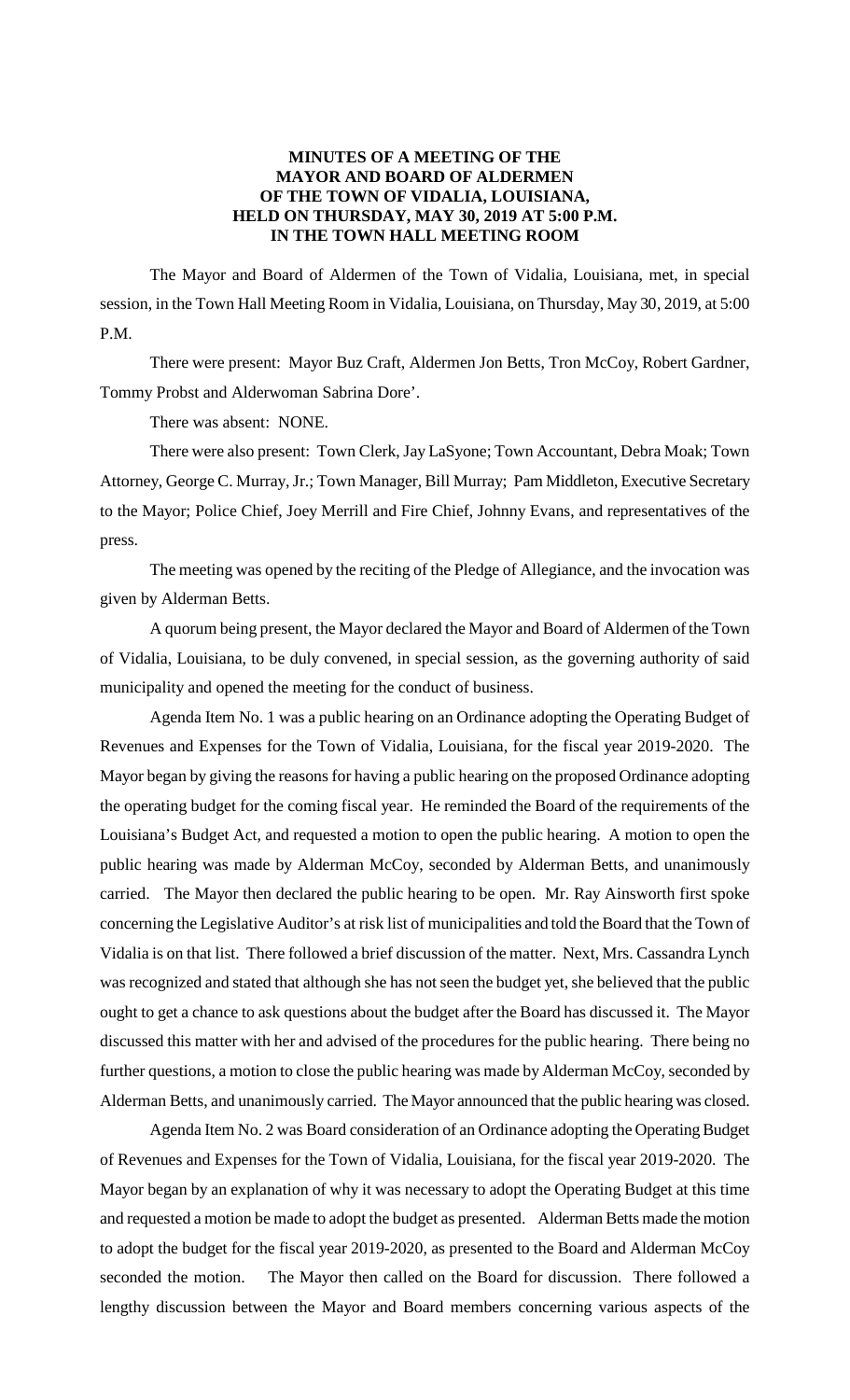proposed budget. Alderwoman Dore' began the discussion with a request for a freeze on all expenses not absolutely necessary and a proposal that monies be allocated because of the danger of the flood situation. Alderman McCoy followed voicing his support of the budget as the needs of the community need to be taken into account especially in light of the problems caused by the high water. Alderman Probst then spoke with arguments against the proposed budget. Alderman Gardner then expressed his support for the budget but stated concerns over the street problems and the flood situation. The Mayor then recognized Police Chief Merrill who advised that his review of the budget indicated that his budget had been cut. There followed a discussion between the Mayor, Chief Merrill and the Aldermen concerning the Chief's concerns. At the conclusion of the discussion, it was moved by Alderman Probst, seconded by Alderman McCoy, and unanimously carried, that \$106,000.00 be placed back in the police budget. Thereafter, there was a discussion by the Board and the Mayor over budgeting money for capital outlay to cover the possible repairs to streets and other utilities which may be necessary because of the flood situation and the high water and seepage water. Following that discussion, a motion was made by Alderman McCoy, seconded by Alderman Gardner, and unanimously carried, to put \$500,000.00 in the capital outlay budget to cover such expenses. Thereafter, it being apparent that there was no further discussion to be had, the Mayor called for a vote. The vote on the motion to adopt the fiscal year 2019-2020 budget, as amended by the Board, was as follows:

YEAS: Alderman Betts, Alderman Gardner, Alderman McCoy and Alderwoman Dore' NAYS: Alderman Probst.

The vote being four YEAS to two NAYS, the Mayor declared the motion to adopt the budget, as amended, passes and declared that the Ordinance, previously introduced at the May 14, 2019, regular meeting, and after due public notice and deliberation, with the amendments made this day, adopting the Operating Budget of Revenues and Expenses of the Town of Vidalia, Louisiana, for the fiscal year 2019-2020, to be duly adopted.

### (COPY OF ORDINANCE ATTACHED HERETO AND MADE A PART HEREOF).

There being no further items on the agenda, on motion by Alderman McCoy, seconded by Alderman Betts, and unanimously carried, the meeting was adjourned.

/s/ Jay LaSyone\_\_\_\_\_\_\_\_\_\_\_\_\_\_\_\_\_\_\_\_ /s/ Buz Craft JAY LASYONE, CITY CLERK BUZ CRAFT, MAYOR

\_\_\_\_\_\_\_\_\_\_\_\_\_\_\_\_\_\_\_\_\_\_\_\_\_